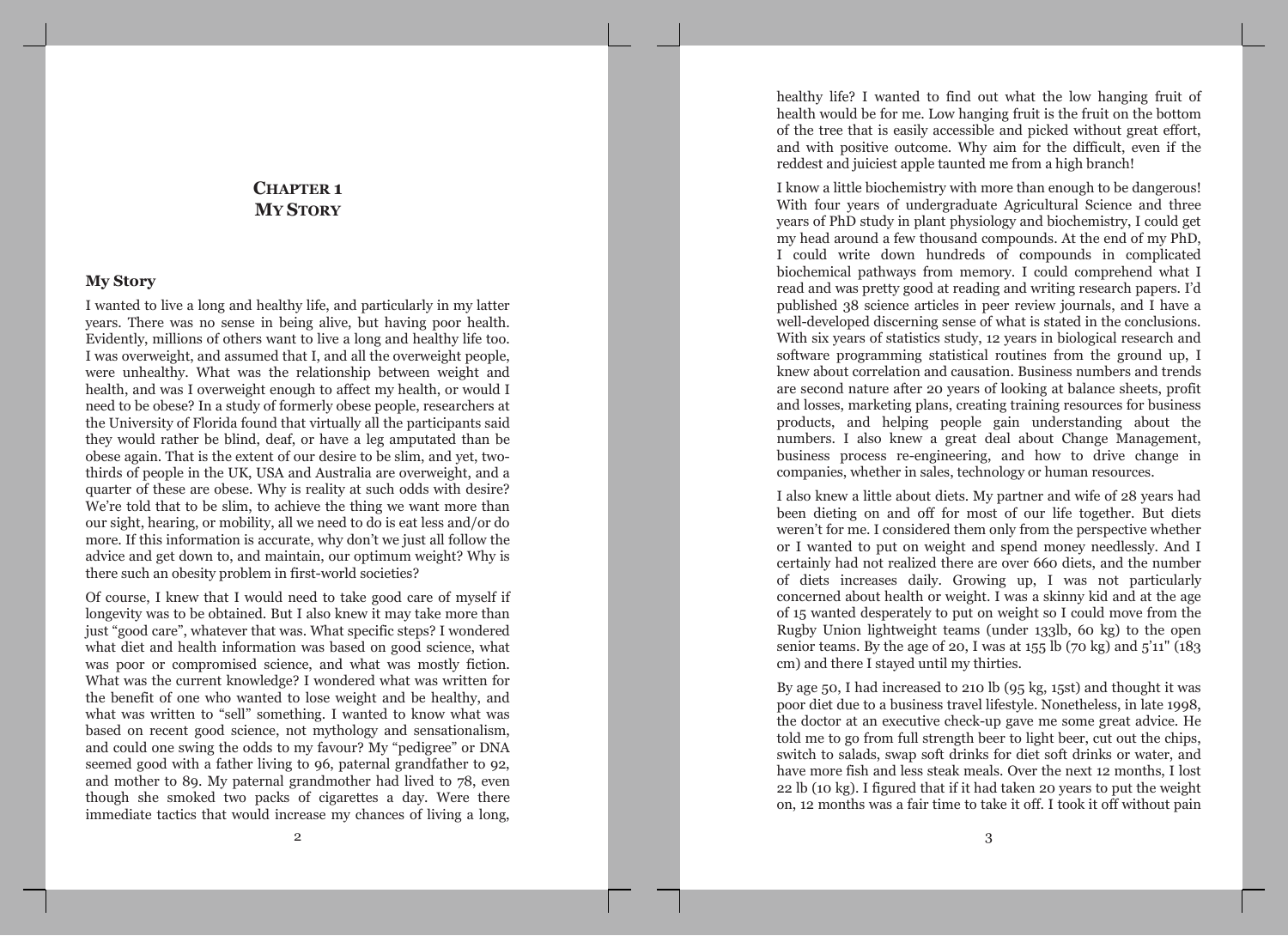or lots of mind games. I ate more oysters, prawns, and fish. I could drink twice as much beer, but I didn't! I ate less fried chips and put the loss down to a lower fat diet. My wife was on a Weight Watchers diet, and they seemed to have some good food choice changes, few of which I followed! I just wish that doctor had known what I know now.

The weight stayed for another six years, at which stage the gym beckoned. Not for losing weight, but to build some upper chest muscle and ward off osteoporosis. I had read that weights improve bone mass. I did not have osteoporosis that I knew, but I did have the beginnings of man boobs (10% of all males have Gynecomastia) and they were a bit embarrassing to me at the beach. Kids can speak directly, and my three-year-old grandson asked why I had boobs, so it seemed like good timing to do something. Going to a gym is hard mental work, but I stuck at it three times a week, for one hour each time. I did 20 minutes of cardio (high intensity rowing and cycling) and 40 minutes of mostly upper body strengthening. Depending on business commitments, some weeks I worked out four or five days, and some weeks I did not work out at all. To my surprise, the gym actually reduced my weight slightly to about 182 lb (83 kg). My waistline trimmed down, the chest increased and boobs went. My heart rate has always been steady at 55 to 60 bpm and blood pressure 117 over 63. (Those genes!)

As I read health articles in the doctor's waiting room for my annual inspection (or proctologist for my two-year check-up), it seemed that I was not quite at optimum health. The doctor threatened to prescribe statins to bring my cholesterol down, although other risk factors such as cardiovascular or smoking were absent. My fasting sugar levels were a little high, and other measures were high. Nothing I did seemed to have any effect on that. My weight was on the high side, with a body mass index (BMI) just under 25, but everyone said, "You're okay." It did not seem okay to me, and questions remained. My father had a heart attack at 82. At ninety, he got more and more frail. Without a hip operation which was advised against due to his cardio vascular issues, he stopped walking at age 94. My mother got dementia at 82 and died at 89. Was this what I was facing if I did not get healthier? Would I have serious issues as early as mid to late nineties rather than living a healthy life to 120? I knew that it was likely I would experience what my parents experienced if I did not make some lifestyle and health changes! But what changes? Current health advice seemed complicated and ambiguous. Eggs were good in the 60's. Then in the 80's they were bad. Now they are good again!

In my work in commercializing innovative technology, I needed to get a feel for market opportunities. I reviewed popular publications such as New Scientist, IEEE Spectrum, Science, on-line forums, detailed medical studies, and such. I looked to identify business opportunities for colour x-rays and how to position trampolines in the market to stop kids from getting fatter. I'd seen great graphs showing the correlation between kids consuming fruit juice and increasing obesity. I listened to public health policy makers about the exploding costs of aging and obesity and many media reports on health.

### **Researching the Research**

In the first quarter of 2013, I started a more focused journey of finding out what were the best strategies for improved health after my brother-in-law gave me a book "Sweet Poison" by David Gillespie. What was new or confirmed in medical science? In April, a friend with poor health, but sick of me always talking about health said "why not write a book of this information and what you are finding out." This book is the result. Although I thought I had the key aspects early on, I kept reading as I wrote. I became a researcher of the research! As I read more articles, and read or re-read books by others, I discovered how much I did not know. It seemed like mission impossible. What was new? What had others missed, or misinterpreted? Throughout my career in science or business there is one tenet I always tried to be faithful to: employ people smarter than yourself. While I am in the business of commercializing technology, I always try to find smarter people; people who can provide the foundation of ingenuity and creativity. I then try to create the framework for them to blossom. I found many smart people. Thus it is with this journey, this book.

### **My Discoveries**

My conclusion (researching the research) from books, science publications, and a lifetime of business is that there is a short list of things to achieve for health. Weight management is only part of our health. The low-hanging fruit can be "picked" with little effort in the short term, but may be difficult continuing long term. It may require consistent and persistent effort to achieve these lifestyle changes. I call this lifestyle a "take-out diet." What can we take out of our lives to be healthier, rather than focusing on what we need to put in.

Will the current recommended healthy lifestyles remain the same over the next ten years, or will they be superseded as we gain more evidence? Much of the health advice is to put more in: to do more.